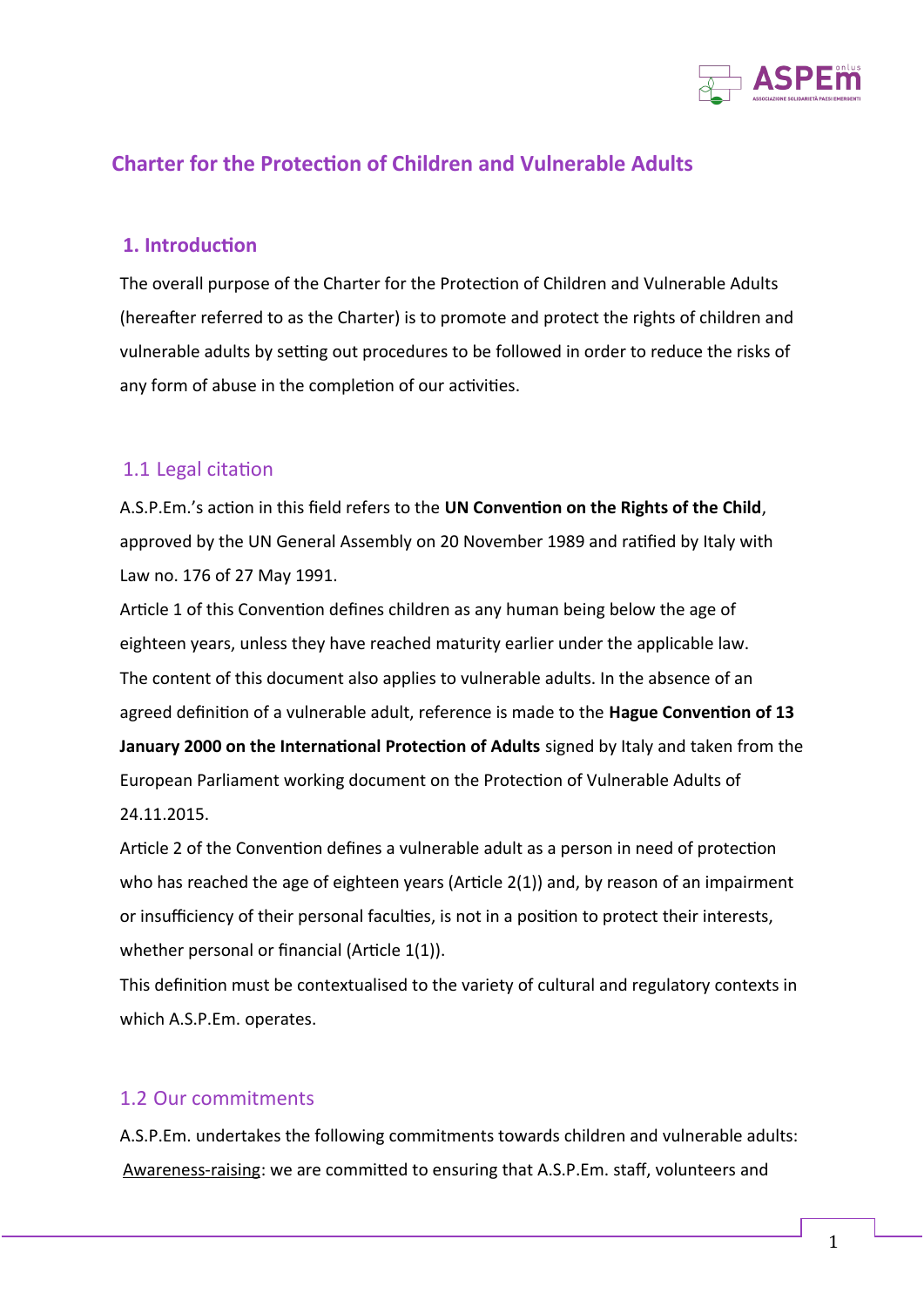

partners are aware of the issues related to sexual exploitation and abuse and the risks for children and vulnerable adults associated with these. Children and vulnerable adults and their families will be made aware, in the most appropriate manner, of the code of conduct they can expect from A.S.P.Em. staff and how they can possibly report suspected abuse.

Prevention: we are committed to ensuring that A.S.P.Em. staff, volunteers and partners minimise risks in order to prevent harm to children and vulnerable adults. An environment should be created in which the rights of children and vulnerable adults are always protected and possible abuse prevented.

Reporting: we are committed to ensuring that A.S.P.Em. staff, volunteers and partners are clear about when to report suspected abuse and what action to take.

Response: we are committed to ensuring effective intervention in response to every report of abuse by supporting, safeguarding and protecting the child and vulnerable adult involved.

#### **2. Scope of application**

This Charter includes mandatory requirements that apply to all aspects and areas of A.S.P.Em.'s work: fundraising, awareness-raising, campaigns, communication activities, projects, development of humanitarian and emergency interventions.

This Charter **applies**:

- to the members of the Board of Directors and the Board of Auditors;
- to the Secretary and the Presidency (President and Vice-President);
- to A.S.P.Em. staff, employees and non-employees, hired under any kind of contract, and to volunteers (internship/apprenticeship/informal volunteering);
- to donors, journalists, testimonials and all those who come into direct contact with A.S.P.Em. projects and activities;
- to staff and representatives of partners and any other individual, group or organisation that has formal/contractual relations with A.S.P.Em. involving direct contact with children or vulnerable adults in Italy and/or abroad.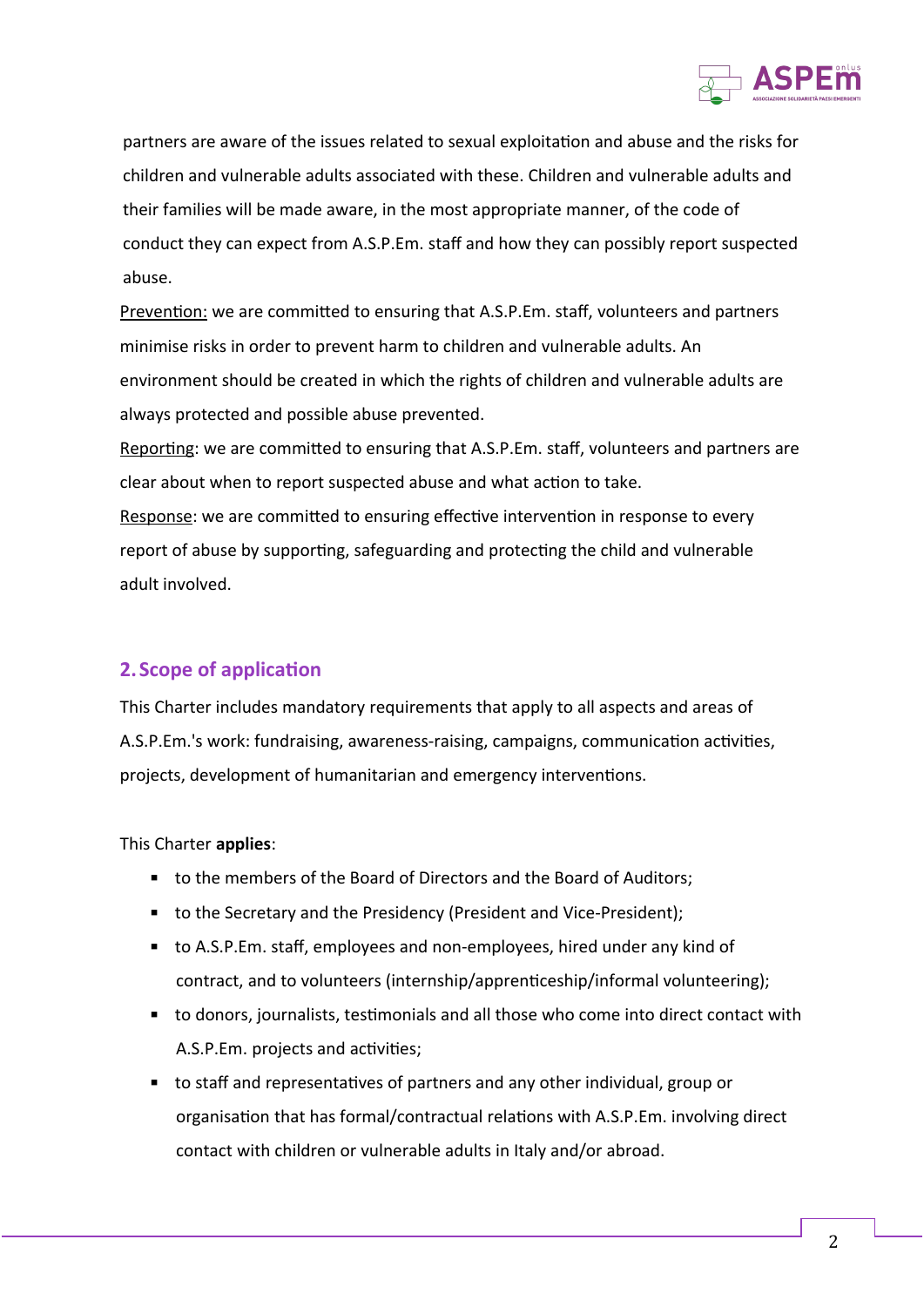

The staff of A.S.P.Em., the staff of partner organisations and their representatives must act in accordance with this Charter, both in their professional and private lives. A.S.P.Em. staff and volunteers, when signing a contract of employment of any kind or defining their voluntary assignment, must receive and fully understand this Charter, which includes the Code of Conduct and the Organisation, containing any contact details for reporting suspected abuse of children and vulnerable adults.

All partners or other organisations that have a formal contractual relationship with A.S.P.Em. that involves direct contact with children and vulnerable adults, must have included in their contracts and agreements the obligation to comply with this Charter in all its forms and to be aware of how to proceed in the event of the need to report alleged abuse of children and vulnerable adults, as well as the Code of Conduct, included in the Charter.

## 2.1Definitions

The main definitions are as follows:

- $\blacksquare$  Child: the Charter covers the protection of all children up to the age of 18.
- Vulnerable adult: a natural person of legal age who is temporarily or permanently unable to manage his/her own person and/or assets.
- Abuse: any act that is physically or psychologically harmful to a child or vulnerable adult, directly or indirectly causing harm or precluding the prospects of a healthy and safe development into adulthood. The main categories of abuse are defined by the O.M.S. as physical violence, psychological violence, neglectfulness and negligent treatment, sexual exploitation and abuse.
- **E** Sexual Exploitation: any actual or attempted abuse of a position of vulnerability, differential power, or trust, against a child or vulnerable adult for sexual purposes, including for economic, social or political gain.

A.S.P.Em. believes that:

- any sexual activity without consent is to be considered an abuse and a crime;
- any sexual activity with a child under the age of 18, regardless of the child's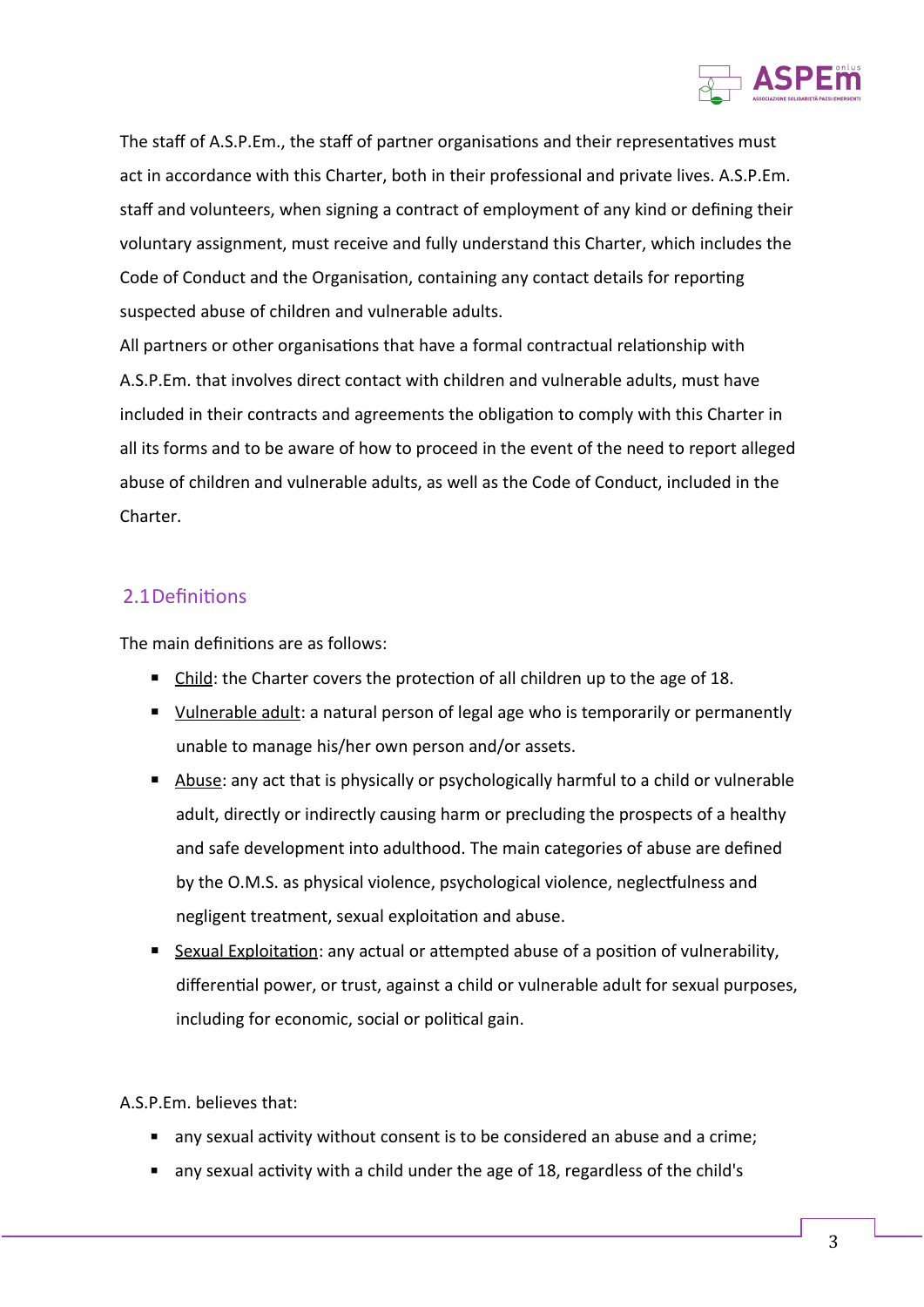

presumed consent and the laws of the country in question, is considered abuse;

■ any sexual activity with an adult who is incapable of understanding and/or giving consent in considered a violation of this Charter and the Code of Conduct.

#### 2.2 Applications

1 - A.S.P.Em. ensures wide dissemination of the Charter, its Organisation and the Code of Conduct. Dissemination must necessarily include A.S.P.Em. staff, volunteers and partner staff, and in particular children, vulnerable adults and their carers. Dissemination is managed in such a way as to ensure that the Charter and Code of Conduct are fully understood; this may include the use of language translations and the production of child- and vulnerable adult-friendly materials.

2 - Recruitment and selection of staff must reflect A.S.P.Em.'s commitment to the protection of children and vulnerable adults, ensuring that communications, controls and procedures are in place to exclude anyone unsuitable to work with children and vulnerable adults.

Successful applicants are advised of the binding nature of this Charter, its Organisation and Code of Conduct and that they apply to both their professional and private lives and must declare, under their own responsibility, that they have no current criminal proceedings or charges pending in relation to offences against children and vulnerable adults.

3 - The Charter must be included in every existing or future A.S.P.Em. system and process that has an impact on the protection of children and vulnerable adults, in order to create an environment in which the rights of children and vulnerable adults are respected. The Charter must therefore be reflected both in the work of human resources and in the general management practices to guide staff in the conduct of their work. Failure to comply with the aspects of the Charter set out in each of these provisions should be considered a disciplinary offence, sanctioned in accordance with applicable labour law.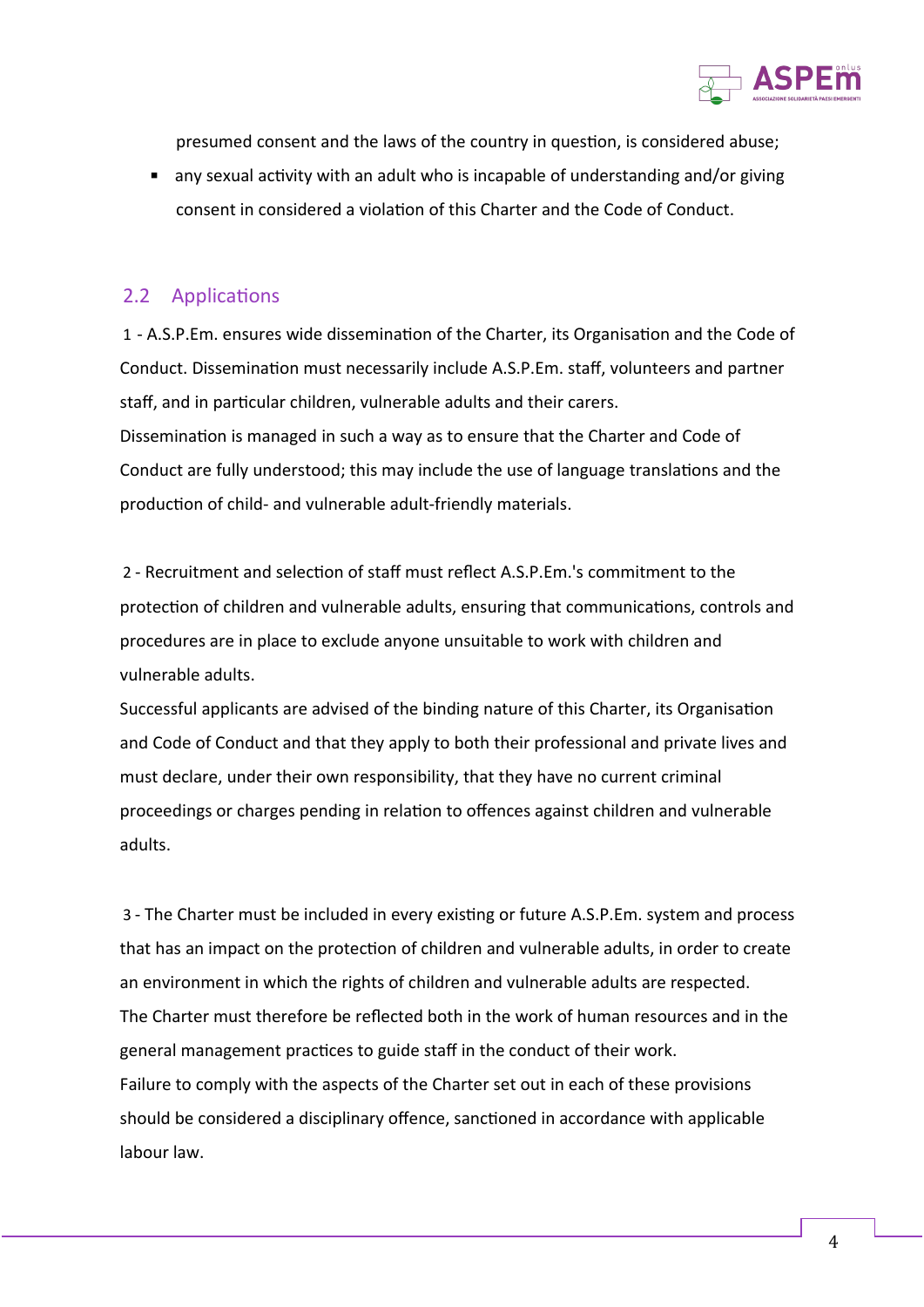

4 - All A.S.P.Em. activities involving children or vulnerable adults must be assessed in advance, to ensure that any risks to the protection of children and vulnerable adults are identified and appropriate control systems are developed.

5 - A.S.P.Em. staff and staff of partner organisations should be supported in developing skills, knowledge and experience on the protection of children and vulnerable adults, appropriate to their role in the organisation. Staff who are responsible for making reports of sexual exploitation and abuse are provided with specialised training to enable them to receive and respond to such reports. Basic information from the Policy, the Code of Conduct and the Organisation shall be included in initial and ongoing staff training.

6 - All agreements between A.S.P.Em. and partners must include clauses on the Charter. Partners working with children and vulnerable adults should develop procedures with similar standards or adopt this Charter as appropriate. Agreements with partners whose activities affect children and vulnerable adults should clearly highlight agreed procedures for reporting and investigating cases of Charter violations. A.S.P.Em. has clear planning in place to build the capacity of partners in this area to develop the necessary policies and procedures.

7 - When using information and communication technologies, such as the Internet, websites, social networking sites and digital photography, A.S.P.Em. takes the utmost care to ensure that children and vulnerable adults are not exposed to any possible risk.

## **3.Code of conduct**

A.S.P.Em. staff must never:

- 1) strike, physically assault or physically or psychologically abuse a child or vulnerable adult;
- 2) adopt attitudes towards minors or vulnerable adults that may negatively affect their harmonious and socio-relational development;
- 3) act in a way that sets a negative example for the child or vulnerable adult;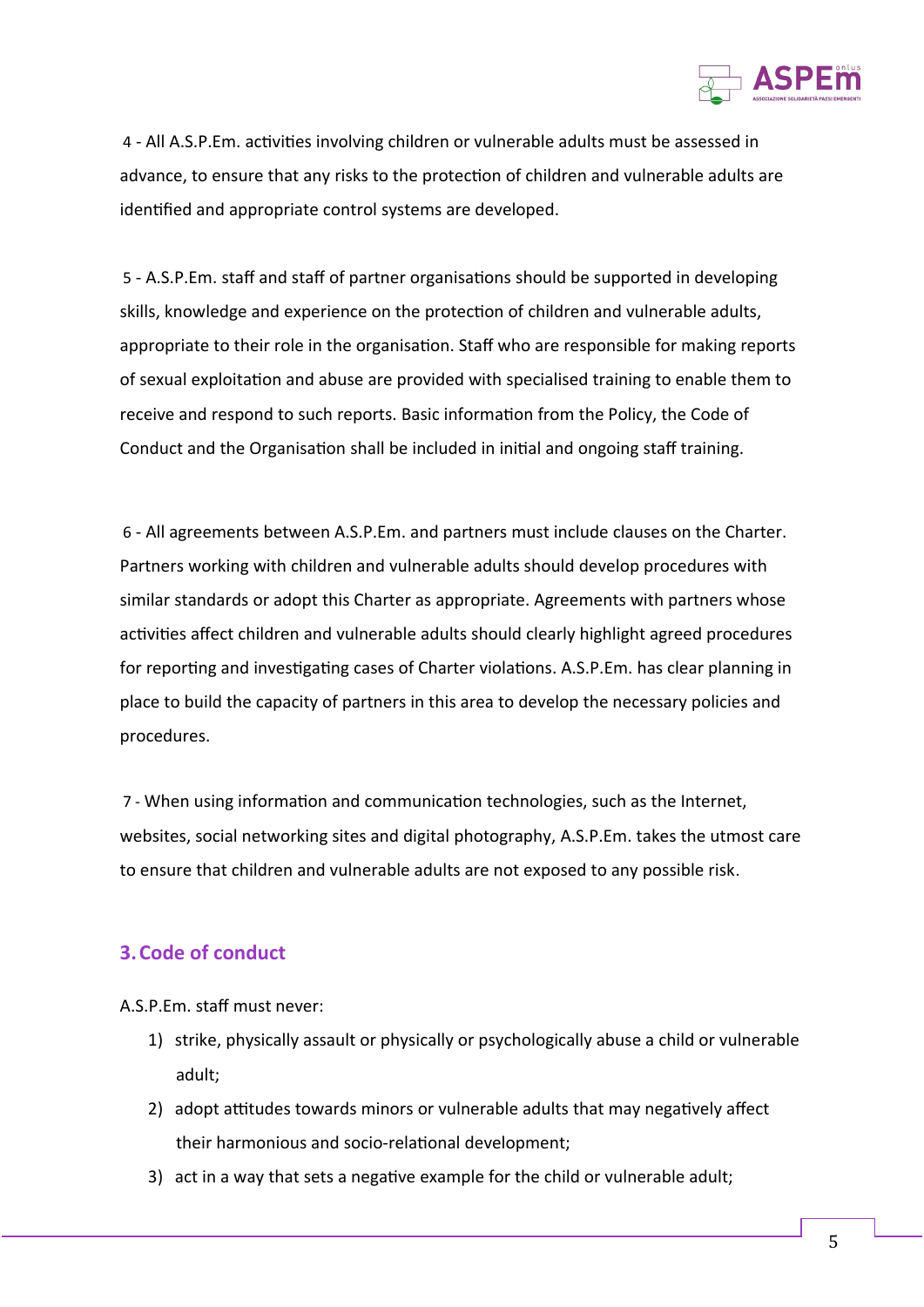

- 4) engage in sexual activity or have a sexual relationship with individuals under the age of 18, regardless of the definition legal age or the methods of consent legally recognised in different countries. Misconceptions about the age of a minor are not an acceptable defence;
- 5) have a relationship with a child or vulnerable adult that could in any way be considered as exploitation, mistreatment or abuse;
- 6) act in ways that may be abusive or that may place the child or vulnerable adult at risk of exploitation, maltreatment or abuse;
- 7) use inappropriate, offensive or abusive language or give inappropriate, offensive or abusive suggestions or advice;
- 8) behave in an inappropriate or sexually provocative manner;
- 9) establish or maintain "ongoing" contact with a child or vulnerable adult who is the beneficiary of the activities, using personal communication tools (e-mail, chat, social networks, etc.). Where possible, only professional tools and environments known to the organisation should be used and, where available, a landline and service mobile phone for telephone contacts;
- 10) allow a minor or vulnerable adult with whom they work to sleep in their home without supervision and prior authorisation from their direct supervisor, except in exceptional circumstances, in which case they must inform their direct supervisor immediately;
- 11) sleep in the same room or in the same bed with a child or vulnerable adult with whom they work;
- 12) do for the child or vulnerable adult things of a personal nature that they can do themselves;
- 13) give money or goods or other benefits to a minor or vulnerable adult outside the parameters and purposes established by the project activities or without the knowledge of their supervisor;
- 14) tolerate or participate in child or vulnerable adult behaviour that is unlawful, or abusive, or which endangers their safety;
- 15) act in such a way as to shame, humiliate, belittle or despise a child or vulnerable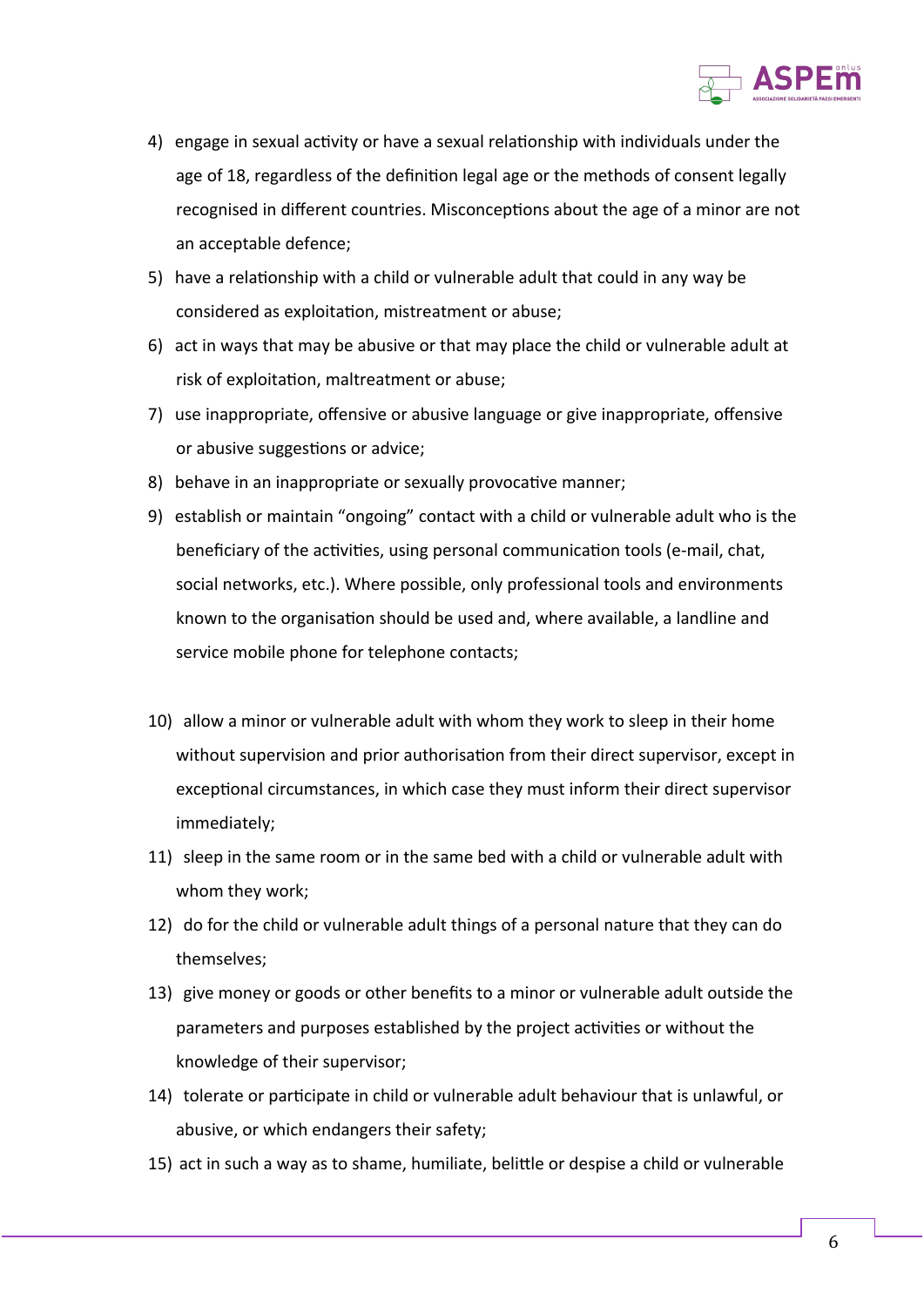

adult, or perpetrate any other form of emotional abuse;

16) discriminate against, treat differently or favour one child or vulnerable adult to the exclusion of others.

This list is not exhaustive or exclusive. The basic principle is that actions or behaviour that may be inappropriate or potentially abusive towards children and vulnerable adults should be avoided.

## **4.Organisation**

A.S.P.Em. defines the organisation for **appointing a supervisor** and for **reporting and managing** suspected maltreatment, **abuse** or exploitation of children or vulnerable adults. In particular, it states that:

- The Board of Directors appoints within the Italian structure of the organisation the supervisor for the protection of children and vulnerable adults.
- On 23 June 2021 the Board of Directors appointed Martina Marelli, educator and member of the employee staff of A.S.P.Em., as the new person in charge of the protection of minors and vulnerable adults.
- The person in charge has the duty to report the warning to the President, initiate the investigation procedure to establish that the alleged abuse has taken place and take any appropriate measures. The Board of Directors will be duly informed if abuse is confirmed.
- Abroad, the person in charge is the Country Representative of A.S.P.Em., and if he/she is not present, he/she will be replaced by the Contact Person of the Local Partner.
- The person in charge identified together with the Board of Directors has the duty to review and update this Charter every 2 years.

 Any alleged breach of the Charter must be reported and investigated in accordance with the Charter itself and the related Organisation.

Any breach of the Charter constitutes a disciplinary offence which may be sanctioned, in the most serious cases, by termination of the employment contract in accordance with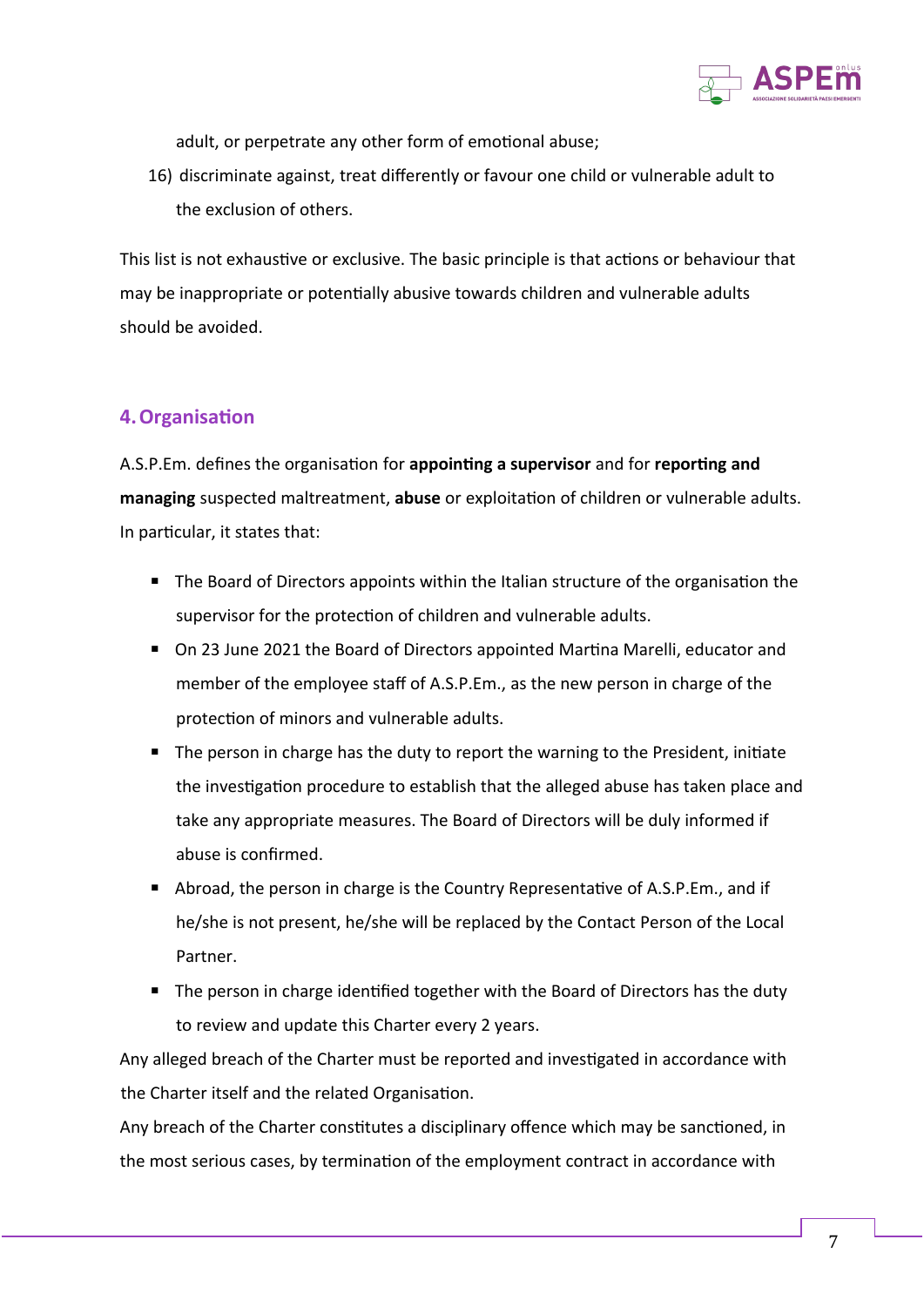

the applicable labour legislation.

### 4.1 Reporting

**Reporting** must be clear and must ensure that the best interests of the child and vulnerable adult are respected.

At this stage, it is essential that two key values are ensured:

- confidentiality: the identities of the persons who made the report, the subject of the report and the identity of the person accused will not be made public, unless the case goes to court and witnesses are required to be heard.
- loyalty: the accused person being a member of the A.S.P.Em. staff will be supported by the organisation to the best of its abilities and possibilities and, by virtue of the legal principle of presumption of innocence, will be presumed innocent until proven guilty.

All A.S.P.Em. staff should:

- promote an environment of openness to listening, in connection with matters concerning the protection of children and vulnerable adults, to facilitate the exposure of issues and/or reports about alleged abuse;
- ensure the sharing and diffusion of a sense of common responsibility among staff members, including volunteers, for the protection of children and vulnerable adults;
- encourage children and vulnerable adults with whom they come into contact to raise issues and concerns;
- make parents or legal guardians of children and vulnerable adults aware of their rights, of what is acceptable or unacceptable;
- $\blacksquare$  be clear to parents and guardians about the professional attitude they can expect from A.S.P.Em. staff and clarify in detail what can be done in case of abuse-related issues;
- $\blacksquare$  be watchful in identifying situations that may pose risks to minors and vulnerable adults and be able to handle them;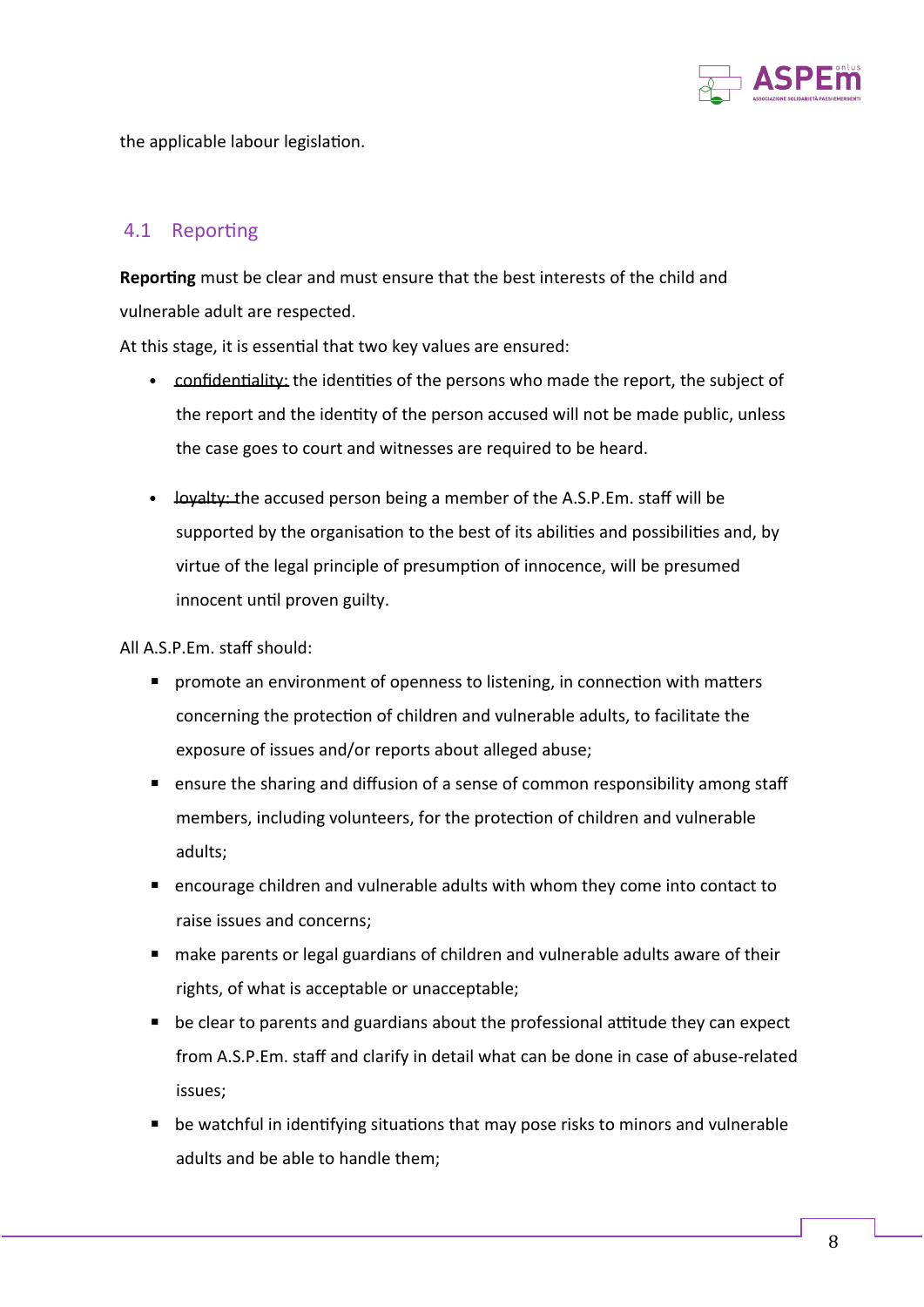

- report any concern, suspicion or certainty about possible abuse towards a child or vulnerable adult;
- organise work and the workplace for activities where contact with minors and vulnerable adults is expected in such a way as to minimise risks.

#### 4.2 Management arrangements

In cases where a report of alleged abuse is submitted, A.S.P.Em. provides for the following management steps: reporting, documentation, investigation and action to be taken following confirmed abuse.

Regardless by whom it is reported, the allegation will be noticed directly to the person in charge providing information about what happened, date, place and name of the witness. Once a complaint has been reported, the Supervisor must follow established procedures and ensure that a confidential, in-depth, immediate and impartial investigation is carried out.

- 1) Collect information and documentation about the incident;
- 2) Carry out an internal investigation (including witness interviews);
- 3) Temporarily suspend the defendant from their activities, if related to projects including children and vulnerable adults, during the course of the investigation;
- 4) Inform the person concerned of the charges against them;
- 5) Give the suspect the opportunity to present their version of the events in question, before any determination of guilt or innocence is reached;
- 6) Ensure that the victim receives protection, psychological and socio-economic support (if needed);
- 7) Ensure that the person making the report is informed about the progress of the procedure initiated;
- 8) Where an offence has been committed, report it to the competent Authority.

All persons to whom this Charter applies have an obligation to report abuse and no form of coercion, intimidation, retaliation or reprisal against them will be tolerated.